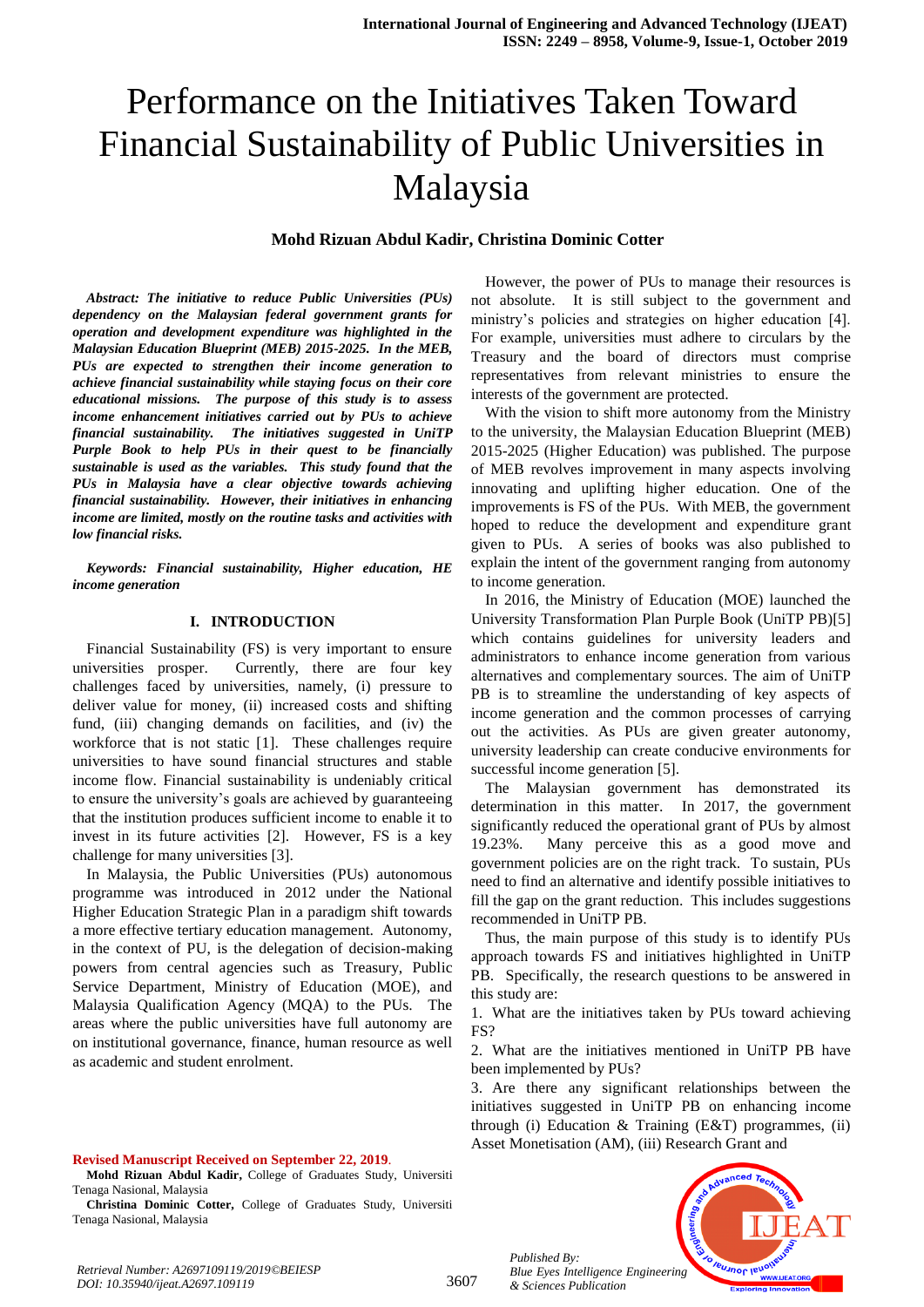Commercialisation (RG&A) of ideas and (iv) establishment of University Holding Company (UHC), with PUs Financial Sustainability (FS).

# **II. LITERATURE REVIEW**

Sustainable growth can be defined as the rate at which an institution can grow while maintaining its profitability and financial policies unchanged [6]. In general, FS reflects the ability of an organisation to identify, analyse, and further diversify their income generation sources [7]. The main challenge of universities in this era is meeting current and future obligations. This emphasises FS among universities, which is to achieve its goal by assuring sufficient revenue to secure finance for future academic and research activities [8]. Therefore, universities are encouraged to develop and target sustainable growth in their finances. This include diversifying sources of income and identifying the cost model [1], [3] and [8].

In Malaysia, PUs under MOE receive funding from federal government grants to support daily operation. However, in 2016, the MOE has launched the UniTP PB, which serves as a guide to navigating activities related to university income generation. Hence, the government reduced the budget allocation for MOHE in the spirit of UniTP PB by 19.23% in 2017 to further cultivate the income generation activity of universities.

The UniTP PB [5] had categorised four income generation activities for PUs. The activities are (i) enhancing university commercial activities and grants acquisition; (ii) enhancing university endowment for FS; and (iii) developing sustainable waqf at PUs; and (iv) philanthropic income and fundraising initiatives.

The activities recommended under university commercial activities and grants acquisition are Education & Training (E&T) programmes, Asset Monetisation (AM), Research Grant acquisition and Commercialisation (RG&C) of ideas and commercial activities through the establishment of University Holding Companies (UHCs). Commercial Activities refer to activities conducted on a commercial basis with the purpose to gain income. This is stated and permitted under the Act of a university's establishment.

E&T programmes are the core business for the PUs. The core is where high-performing institutions invest the most and generate the greatest returns [9]. Accordingly, it is the area where they are the clearest about the value they add; the domain where they are the most differentiated and the place from which they derive their identity [9]. Currently, this area is a major source of PUs, and many PUs are still relying on this source for their sustainability. However, [10] reported from the new programmes or revisions to current programmes in 44 schools, only 12 schools reported that these changes provided significant new sources of revenue. Thus, in the UniTP PB, the suggestion is not only limited to new structure of programmes, but should also include other initiatives such as franchising, private education wing, and CPE programmes.

Another significant opportunity for institutions to strengthen their cash position is to better manage their assets [9] or Asset Monetisation (AM). AM involves converting non-revenue generating assets into sources

of [revenue.](https://investinganswers.com/node/5108) From PUs perspective, asset monetisation requires converting their existing non-productive investment assets into productive investment assets that can bring sources to the university. As suggested in the UniTP PB, AM shall include the development of land bank, rental of existing facilities, licensing of brands and logos, commercialisation of IPs, and creation of an academic chair.

Research Grants (RG) acquisition refers to the grants other than the Operating Expenditure (OE) and Development Expenditure (DE) received from the government. PUs need to create creative strategies to secured grant from any parties. This shall include strengthening collaborations industry and international parties. From this research, ideas can be materialised and should be Commercialised (C). Thus, the RG&C is considered an important factor that can be utilised to enhance the PUs income.

Establishing UHC, a subsidiary company under a PU, is another alternative suggested by the UniTP PB. The PUs in Malaysia is permitted under Section 4A(1)(b) to carry out commercial activities for them. Even though PUs can engage in commercial activities but they are not encouraged since the legal and financial risks are high [11]. Therefore, the fundamental rationale for the creation of UHCs is to ensure that PUs are protected via the corporate veil from any legal suits brought about in the course of its commercial activities, collaboration, or joint venture agreements with any third parties [11].

All the four initiatives are important factors to guide PUs in the quest for FS. These initiatives are the variables for this study. The schematic diagram to show the relationship between the independent variables and the dependent variable is illustrated in Figure 1.



# **Fig. 1 The Relationship between Independent Variables and Dependent Variable**

By considering the relationship between the four initiatives mentioned in UniTP PB to enhance university income and the financial sustainability of PUs, the following hypotheses are developed and to be tested in this study.

H1: Is there a significant relationship between enhancing university income through E&T programmes initiatives and PUs' FS.

H2: Is there a significant relationship between enhancing university income through AM initiatives and PUs' FS.

H3: Is there a significant relationship between enhancing university income through RG&C of ideas initiatives and PUs' FS.



*Published By:*

*& Sciences Publication*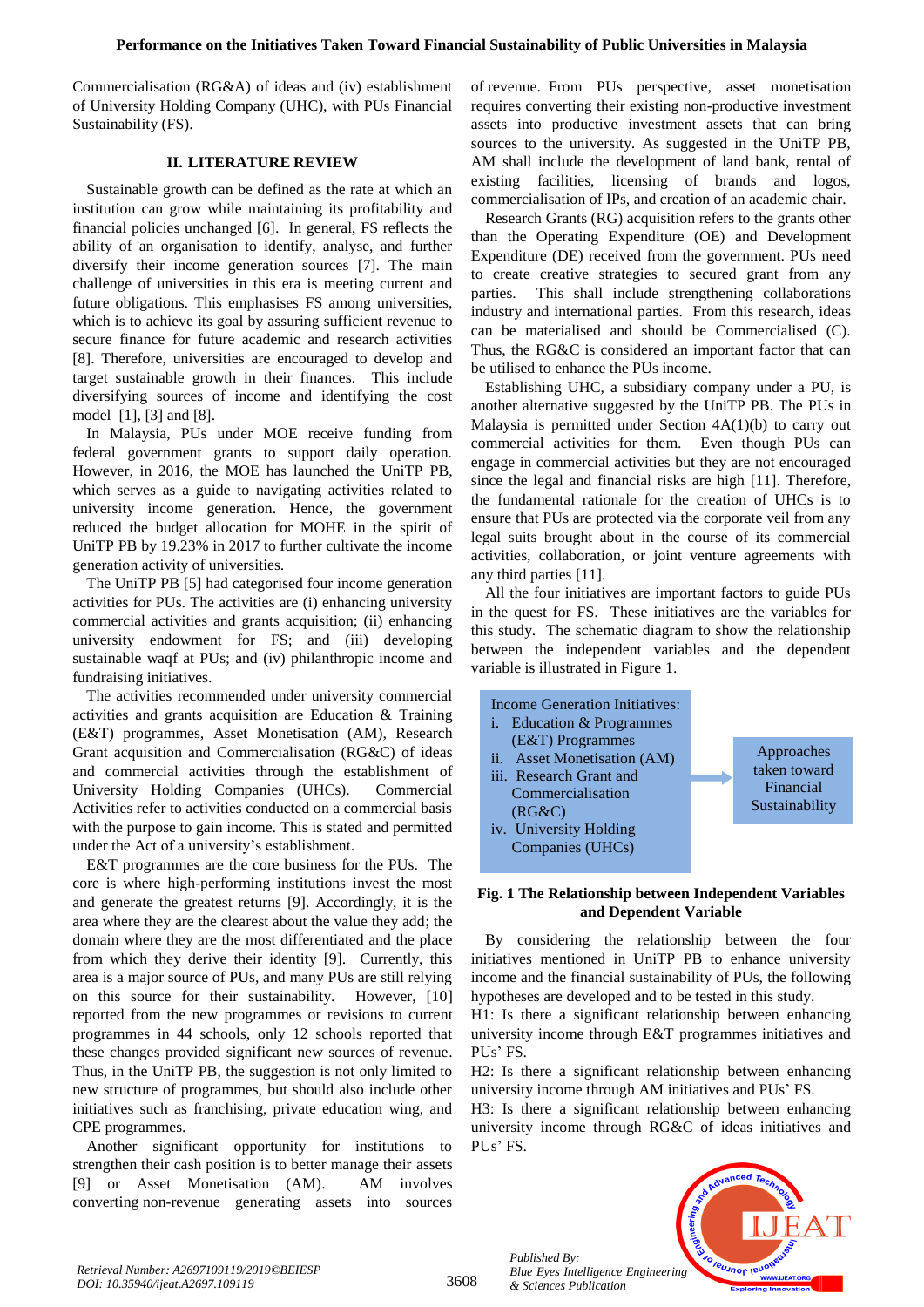H4: Is there a significant relationship between enhancing university income through the establishment of UHC initiatives and PUs' FS.

# **III. METHODOLOGY**

This study is a descriptive study which aims to examine the approaches taken by PUs toward FS stability and their effort to implement initiatives suggested in UniTP PB. This is the first study that investigates the relationship between PUs' FS and the initiatives taken by PUs on income generating as suggested in UniTP PB. The unit analysis of this study is PU and there are 20 PUs in Malaysia. Since this study is about the direction of PUs towards sustainability, only the Key Personnel Managements (KPMs) of the PUs present clear answers.

This study employed purposive sampling by taking only the KPM as respondents. Particularly, they are Vice Counsellor (VC), Deputy VC (DVC), Treasurer, Deputy Treasurer (DT), and representatives of MOF and MOE in the PU. For 1 PU, only 4 respondents are selected. Altogether, 80 respondents are selected from the PUs, 20 representatives from MOF in each PU, and 5 representatives from the MOE.

Self-administered questionnaires were used to obtain feedback on the matters of study. The questions on FS were developed based on the suggestions in the literature such as by [1], [3] and [8]. For the initiatives of income enhancement, the suggested initiatives in the UniTP PB [5] were adapted and transformed into questions. The UniTP PB was authored by Malaysian experts in the education sector and become a reference for the PUs in achieving sustainability. The initiatives suggested are highly reliable. Likert scale was used in the questionnaire, ranging from 1 as strongly disagree to 5 as strongly agree.

Descriptive analysis is employed to analyse the approaches in ensuring sustainability and initiatives taken to enhance income generation. The findings from descriptive statistics are important as a clear, specific and measurable condition can be attained [12]. The Spearman rho correlation was conducted to assess the relationship between financial sustainability and the initiatives taken to enhance income generation.

# **IV. FINDING AND DISCUSSION**

A total of 30 respondents from 17 PUs answered the questionnaire. According to [13], the minimum number of sample is from 30 to 500 respondents, hence, the sample size of 30 is sufficient to test the null hypothesis [14]. All of the respondents are the key management personnel (KMP)'s either at the PUs or MOE. Table 1 summarised the demographic profile of the respondents.

| <b>Table. 1 Demographic Profile of Respondents</b> |  |  |
|----------------------------------------------------|--|--|
|                                                    |  |  |

| <b>Description</b>                                       | No.    |      | % Description           | No. | $\frac{0}{0}$ |
|----------------------------------------------------------|--------|------|-------------------------|-----|---------------|
| <b>Category of Public Universitiy Number of Students</b> |        |      |                         |     |               |
| <b>Research PU</b>                                       | 11     |      | 36.7 Less than 10,000   | 3   | 10.0          |
| Comprehensive PU                                         | $\tau$ | 23.3 | Btw<br>10,001<br>20,000 | 13  | 43.3          |
| Focused PU                                               | 10     |      | 33.3 More than 20,001   | 14  | 46.7          |
| Others (MOE)                                             | っ      | 6.7  |                         |     |               |

|                              |                |     | <b>Position of Respondents</b> |                |      |  |
|------------------------------|----------------|-----|--------------------------------|----------------|------|--|
| <b>Year of Establishment</b> |                |     | Vice Counselor                 | 10             | 33.3 |  |
| Before 1980                  | 12             |     | 40.0 Deputy VC                 |                | 3.3  |  |
| Btw 1981 - 1990              |                |     | 3.3 Treasurer                  | 9              | 30.0 |  |
| Btw 1991 - 2000              | 8              |     | 26.7 Deputy Treasurer          | 2              | 6.7  |  |
| After 2001                   |                |     | 23.3 MOF Rep                   | 6              | 20.0 |  |
| General (MOE)                | $\mathfrak{D}$ | 6.7 | <b>MOE Officer</b>             | $\mathfrak{D}$ | 6.   |  |

Cronbach's Alpha is a form of internal consistency and was used to measure the internal consistency of the items in the questionnaire [15]. The results of the reliability test demonstrated positive Cronbach's Alpha (CA) values between 0.898 and 0.968, which are consider as good [16]. The results of reliability test are shown in Table 2 below.

**Table. 2 Result of Reliability Test**

| <b>Scale</b>                                                     | $CA$ | <b>Item</b><br>s |
|------------------------------------------------------------------|------|------------------|
| <b>Public Universities Approaches</b><br><b>Towards FS</b>       | .930 |                  |
| Enhancing University Income through<br><b>E&amp;T</b> Programmes | .902 |                  |
| Enhancing University Income through<br>AM                        | .893 | 10               |
| Enhancing University Income through<br>RG&C of Ideas             | .933 | 12               |
| Enhancing University Income through<br>UHC                       | .942 |                  |

To answer the first research question on the initiative taken by PUs towards achieving FS, a descriptive analysis was conducted. Figure 2 shows the approaches taken by PUs. From the result, 96.7% of respondents agreed that sustainability as part of the university's strategic plan. The lowest agreement is 80% which highlights that their universities are developing a costing model to curb expenses. Overall, it can be summarised that almost all respondents at PUs agreed initiatives had been taken to achieve financial sustainability.



The second research question for this study examines the initiatives implemented by PUs as suggested in UniTP PB. Again, the four initiatives mentioned are analysed using descriptive analysis. The result in Figure 3 shows the

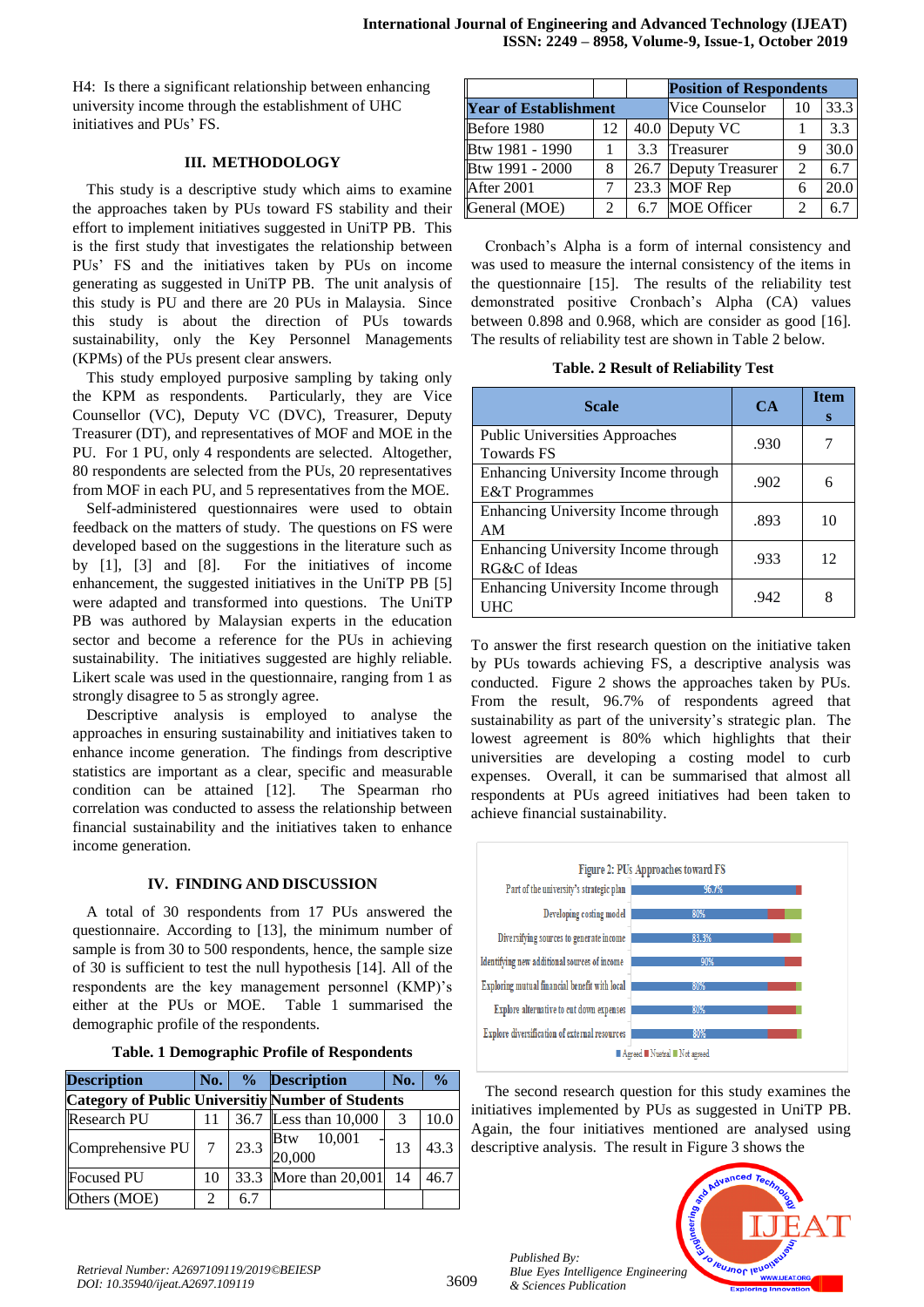# **Performance on the Initiatives Taken Toward Financial Sustainability of Public Universities in Malaysia**

initiatives taken through E&T programmes. From the table, structured and flexible education programmes have the highest agreement among the respondents with 93.3%. However, other initiatives suggested are averagely agreed. This indicates that the PUs still concentrate on education programmes, their core businesses. They are still struggling with other initiatives, which are not their core businesses such as using gamification and franchising.



The initiative taken to enhance PUs' income through AM is shown in Figure 4. The rental of existing facilities has the highest agreement among respondents with 80%, while the lowest mean is for the selling of tangible assets with only 26.6%. Other factors received average agreement. The table summarised that PUs have utilised the existing facilities to generate income, but averagely agreed on creating new sources of asset monetisation.



Figure 5 presents the initiatives taken through RG&C. It shows that 93.3% of the respondents agreed on PUs activity of aligning research with national priority areas. Implementation of crowd funding initiatives for RG&C has the lowest agreement as only 46.3% of the respondents agreed. Since research is also the core business of universities, mostly agreed on few initiatives such as encouraging student-led entrepreneurship and provide support to researchers for international grant. However, non-routine tasks under this initiative such as implementing crowd funding for research and provide public assessment to the PUs' IP received average agreement.



Figure 6 shows the income generation initiative through the establishment of UHC. UHC is a new concept for most PUs, especially for young PUs. Almost all the initiatives suggested are averagely agreed by the PUs. This might due to the limitation imposed by the MOE on the business to be involved. The highest agreement among the respondent is 70% for UHCs paying rentals/leasing payments for facilities and assets used, while the lowest is 43.3% for royalties payment for the use of IPs and licensed academic programmes.



On income generating initiatives by the PUs, the results of the overall mean and Standard Deviation (SD) are shown in Table 3. The two cores of PUs, E&T programmes and RG&C, scored better mean compared to the new initiatives introduced in UniTP PB, which are MA and UHC. This indicated that PUs are still concentrated on their core to identify the new sources of income for FS.

However, the large SD indicates extreme cases where some PUs really agreed with the initiatives, while others are not. In the case of UHC, for example, the overall mean is only 3.396, but the SD is 1.351. This indicates a possibility that some PUs in Malaysia really utilised their UHC to bring more income, while others are still looking for the best way on how to utilise these initiatives.



*Published By:*

*& Sciences Publication*